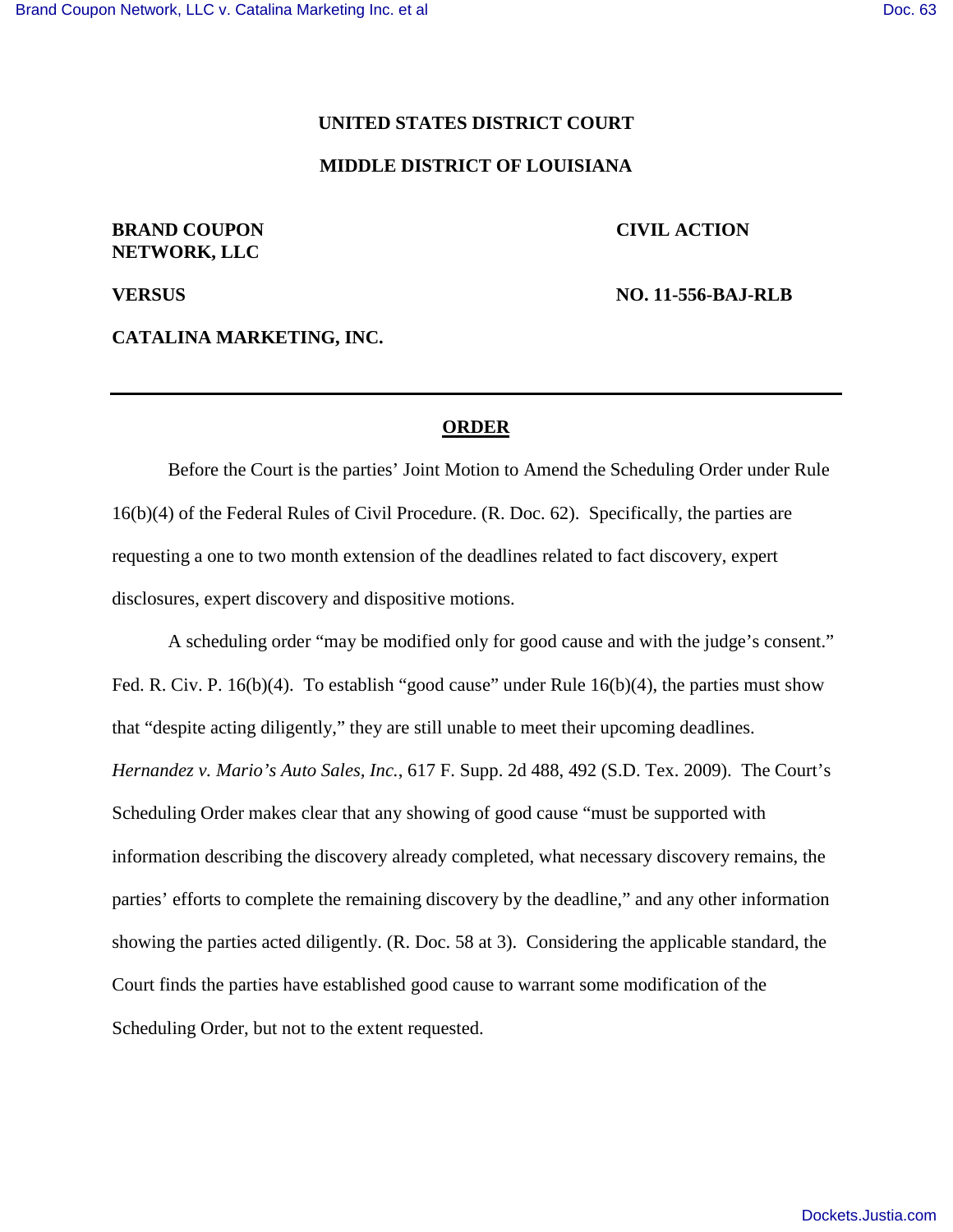Here, the parties explain that their "delay" in completing discovery resulted from "significant attorney turnover within the firms representing the parties" and that "[c]ounsel previously responsible for significant aspects of the litigation are no longer associated with the case." (R. Doc. 62 at 1). "To date," the parties indicate, "paper discovery has been conducted, but depositions still need to be taken." (R. Doc. 62 at 1).

 The Court finds these representations insufficient to warrant the one to two month modifications requested. Although the parties claim that there has been "significant" turnover of attorneys involved in this case, this is not supported by the record. The Court entered the current Scheduling Order deadlines on December 15, 2014 (R. Doc. 58), which were based on dates suggested by the parties. (R. Doc. 56). Since that time, there has only been one change in counsel of record for any party — on May 26, 2015 the Court granted Defendant's Motion to withdraw one of its attorneys as counsel of record. (R. Doc. 61). Beyond that, neither the record nor the Motion supports the parties' contention that "significant" attorney turnover has thwarted their otherwise diligent discovery efforts.

 The parties also claim that while "paper discovery" has been conducted, "depositions need to be taken." (R. Doc. 62 at [1](#page-1-0)).<sup>1</sup> But the parties have not been specific as to what discovery has been conducted and what discovery remains. Simply stating that "paper discovery has been conducted, but depositions still need to be taken," is insufficient. The parties have not explained who needs to be deposed, how many depositions they intend to take, or the issues to which these depositions relate. It is also unclear whether any additional paper discovery remains and as to what issues, as well. Finally, the parties did not explain their "efforts to complete the remaining

 $\overline{a}$ 

<span id="page-1-0"></span><sup>&</sup>lt;sup>1</sup> The parties specifically request a one month extension of the deadline for completing fact discovery "pursuant to... . Rules 33, 34 and 36" of the Federal Rules of Civil Procedure. (R. Doc. 62-1 at 1). Additionally, they seek an additional month to complete "all discovery except experts" (fact discovery) and file discovery-related motions. The Court's original Scheduling Order deadlines did not distinguish between different forms of fact discovery, and the Court will not make that distinction in connection with this Motion.